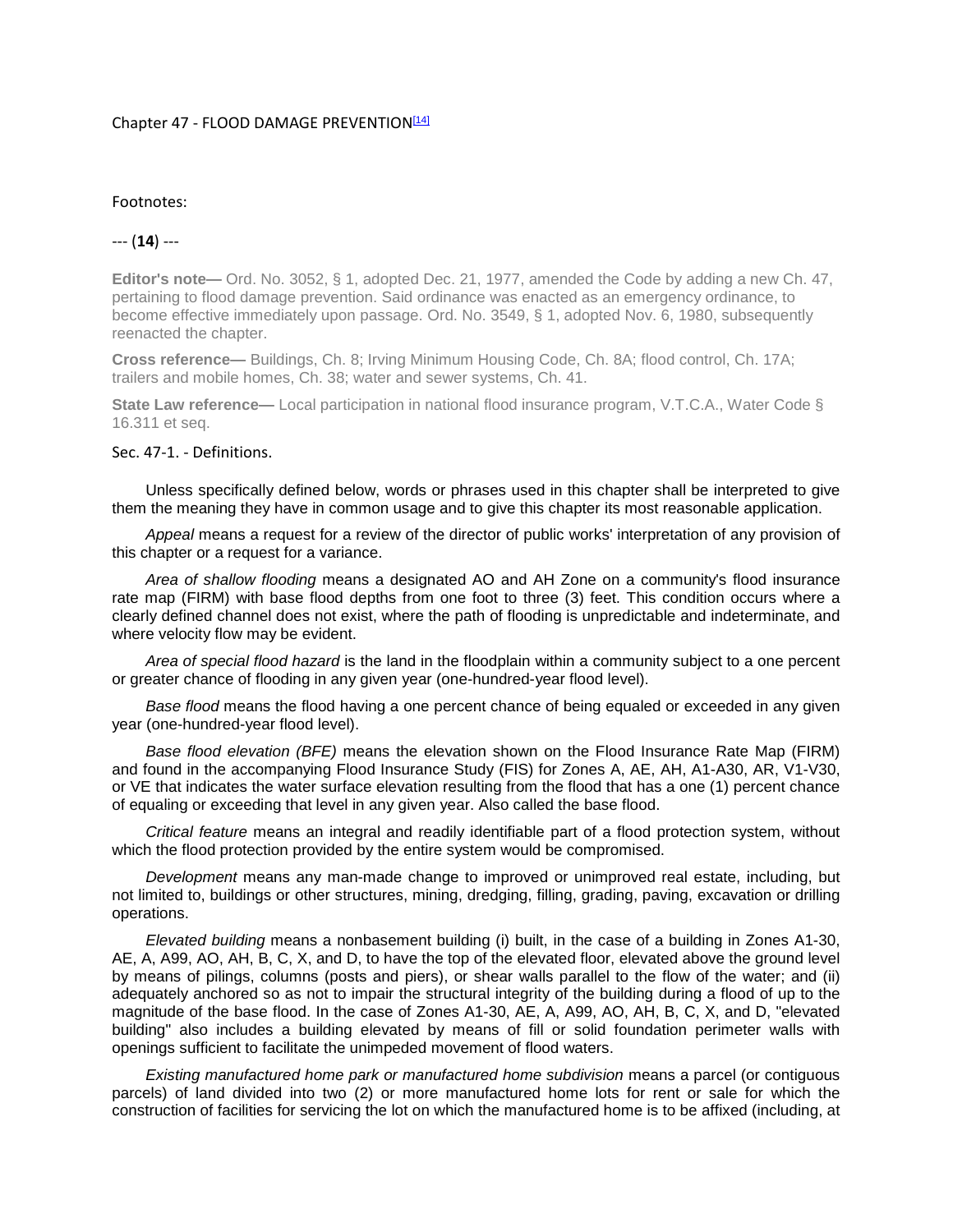a minimum, the installation of utilities, either final site grading or the pouring of concrete pads, and the construction of streets) was completed before November 6, 1980.

*Flood or flooding* means a general and temporary condition of partial or complete inundation of normally dry land areas from:

- (1) The overflow of inland or tidal waters;
- (2) The unusual and rapid accumulation of runoff of surface waters from any source.

*Flood boundary floodway map (FBFM)* means an official map of a community, issued by the Federal Insurance Administration, where the areas within the boundaries of special flood hazards and floodways have been designated.

*Flood insurance rate map (FIRM)* means an official map of a community, on which the Federal Insurance Administration has delineated both the areas of special flood hazards and the risk premium zones applicable to the community.

*Flood insurance study* is the official report provided by the Federal Insurance Administration. The report contains flood profiles, the water surface elevation of the base flood, as well as the flood hazard boundary-floodway map.

*Flood protection system* means those physical structural works for which funds have been authorized, appropriated, and expended and which have been constructed specifically to modify flooding in order to reduce the extent of the areas within a community subject to a "special flood hazard" and the extent of the depths of associated flooding. Such a system typically includes hurricane tidal barriers, dams, reservoirs, levees or dikes. These specialized flood-modifying works are those constructed in conformance with sound engineering standards.

*Floodway* means the channel of a river or other watercourse and the adjacent land areas that must be reserved in order to discharge the base flood without cumulatively increasing the water surface elevation more than one foot.

*Functionally dependent use* means a use which cannot perform its intended purpose unless it is located or carried out in close proximity to water. The term includes only docking facilities, port facilities that are necessary for the loading and unloading of cargo or passengers, and ship building and ship repair facilities, but does not include long-term storage or related manufacturing facilities.

*Highest adjacent grade* means the highest natural elevation of the ground surface prior to construction next to the proposed walls of a structure.

*Levee* means a man-made structure, usually an earthen embankment, designed and constructed in accordance with sound engineering practices to contain, control, or divert the flow of water so as to provide protection from temporary flooding.

*Levee system* means a flood-protection system which consists of a levee, or levees, and associated structures, such as closure and drainage devices, which are constructed and operated in accordance with sound engineering practices.

*Lowest floor* means the lowest floor of the lowest enclosed area (including basement). An unfinished or flood-resistant enclosure, usable solely for parking of vehicles, building access or storage in an area other than a basement area, is not considered a building's lowest floor; provided that such enclosure is not built so as to render the structure in violation of the applicable nonelevation design requirement of section 60.3 of the National Flood Insurance Program regulations.

*Manufactured home* means a structure transportable in one or more sections, which is built on a permanent chassis and is designed for use with or without a permanent foundation when connected to the required utilities. For floodplain management purposes, the term "manufactured home" also includes park trailers, travel trailers, and other similar vehicles placed on a site for greater than one hundred eighty (180) consecutive days. For insurance purposes, the term "manufactured home" does not include park trailers, travel trailers and other similar vehicles.

*Mean sea level* means the average height of the sea for all stages of the tide.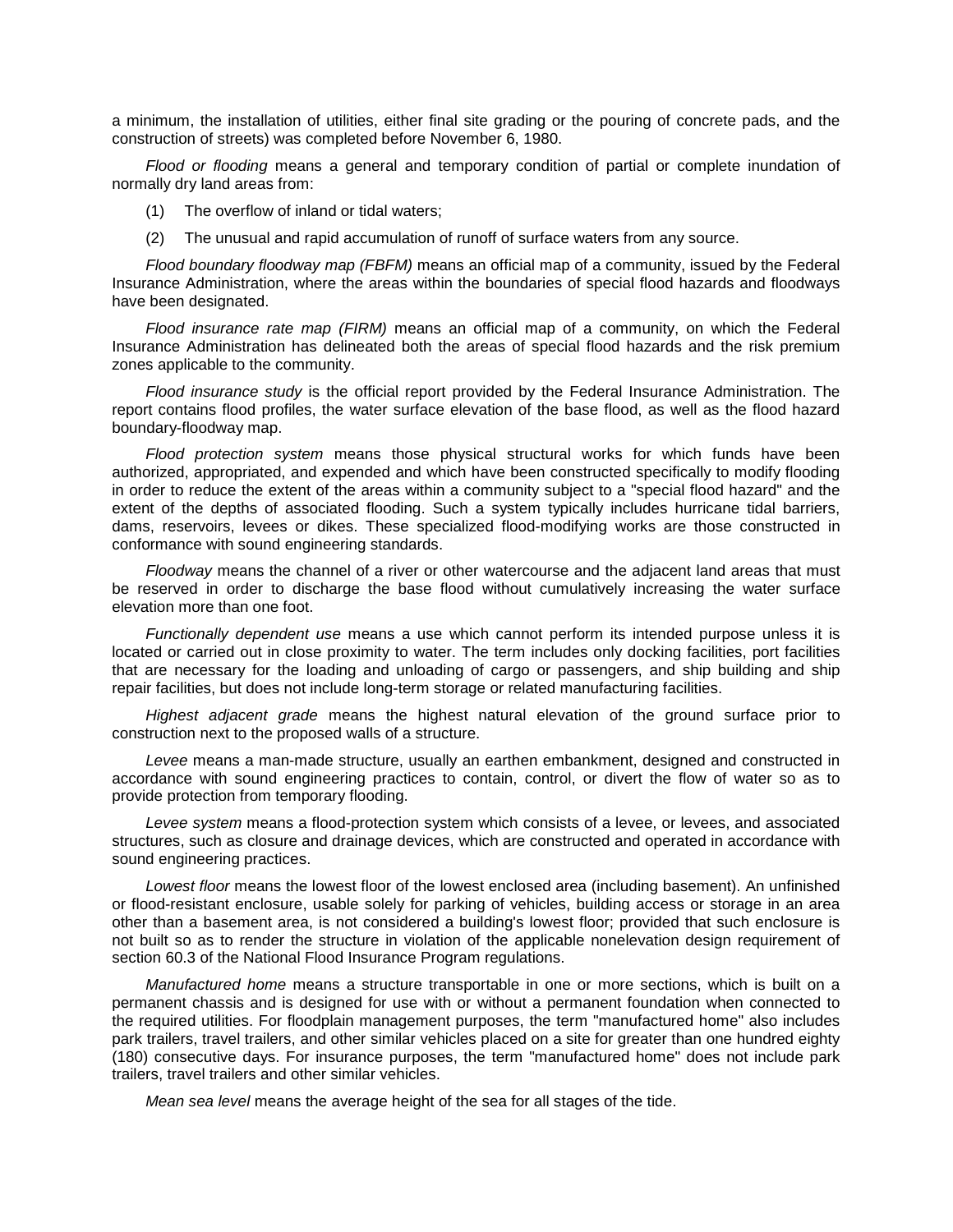*Mobile home* means the same as "manufactured home."

*New construction* means, for floodplain management purposes, structures for which the "start of construction" commenced on or after December 21, 1977.

*Start of construction* includes substantial improvement and means the date the building permit was issued, provided the actual start of construction, repair, reconstruction, placement or other improvement was within one hundred eighty (180) days of the permit date. The actual start means either the first placement of permanent construction of a structure on a site, such as the pouring of slab or footings, the installation of piles, the construction of columns, or any work beyond the stage of excavation; or the placement of a manufactured home on a foundation. Permanent construction does not include land preparation, such as clearing, grading and filling; nor does it include the installation of streets and/or walkways; nor does it include excavation for basement, footings, piers or foundations or the erection of temporary forms; nor does it include the installation on the property of accessory buildings, such as garages or sheds not occupied as dwelling units or not part of the main structure.

*Structure* means a walled and roofed building that is principally aboveground, as well as a mobile home.

*Substantial improvement* means any repair, reconstruction or improvement of a structure, the cost of which equals or exceeds fifty (50) percent of the market value of the structure either (1) before the improvement or repair is started, or (2) if the structure has been damaged and is being restored, before the damage occurred.

For the purposes of this definition "substantial improvement" is considered to occur when the first alteration of any wall, ceiling, floor or other structural part of the building commences, whether or not that alteration affects the external dimensions of the structure. The term does not, however, include either:

- (1) Any project for improvement of a structure to comply with existing state or local health, sanitary, or safety code specifications which are solely necessary to assure safe living conditions; or
- (2) Any alteration of a structure listed on the National Register of Historic Places or a state inventory of historic places.

*Variance* is a grant of relief to a person from the requirements of this chapter when specific enforcement would result in unnecessary hardship. A variance, therefore, permits construction or development in a manner otherwise prohibited by this chapter.

*Violation* means the failure of a structure or other development to be fully compliant with the community's floodplain management regulations. A structure or other development without the elevation certificate, other certifications, or other evidence of compliance required in Section 60.3(b)(5), (c)(4),  $(c)(10)$ ,  $(d)(3)$ ,  $(e)(2)$ ,  $(e)(4)$ , or  $(e)(5)$  of 44 CFR part 60 is presumed to be in violation until such time as that documentation is provided.

*Water surface elevation* means the height, in relation to the National Geodetic Vertical Datum (NGVD) of 1929 (or other datum, where specified), of floods of various magnitudes and frequencies in the floodplains of coastal or riverine areas.

(Ord. No. 3052, § 1, 12-21-77; Ord. No. 3549, § 1, 11-6-80; Ord. No. 5195, §§ 1, 2, 4-16-87; Ord. No. 5386, § 1, 2-4-88; Ord. No. 2012-9344, § 1, 6-21-12)

**State Law reference—** Local governmental units to adopt regulations designed to minimize flood losses, V.T.C.A., Water Code § 16.315.

Sec. 47-2. - Lands to which chapter applies.

This chapter shall apply to all areas of special flood hazard within the jurisdiction of the city.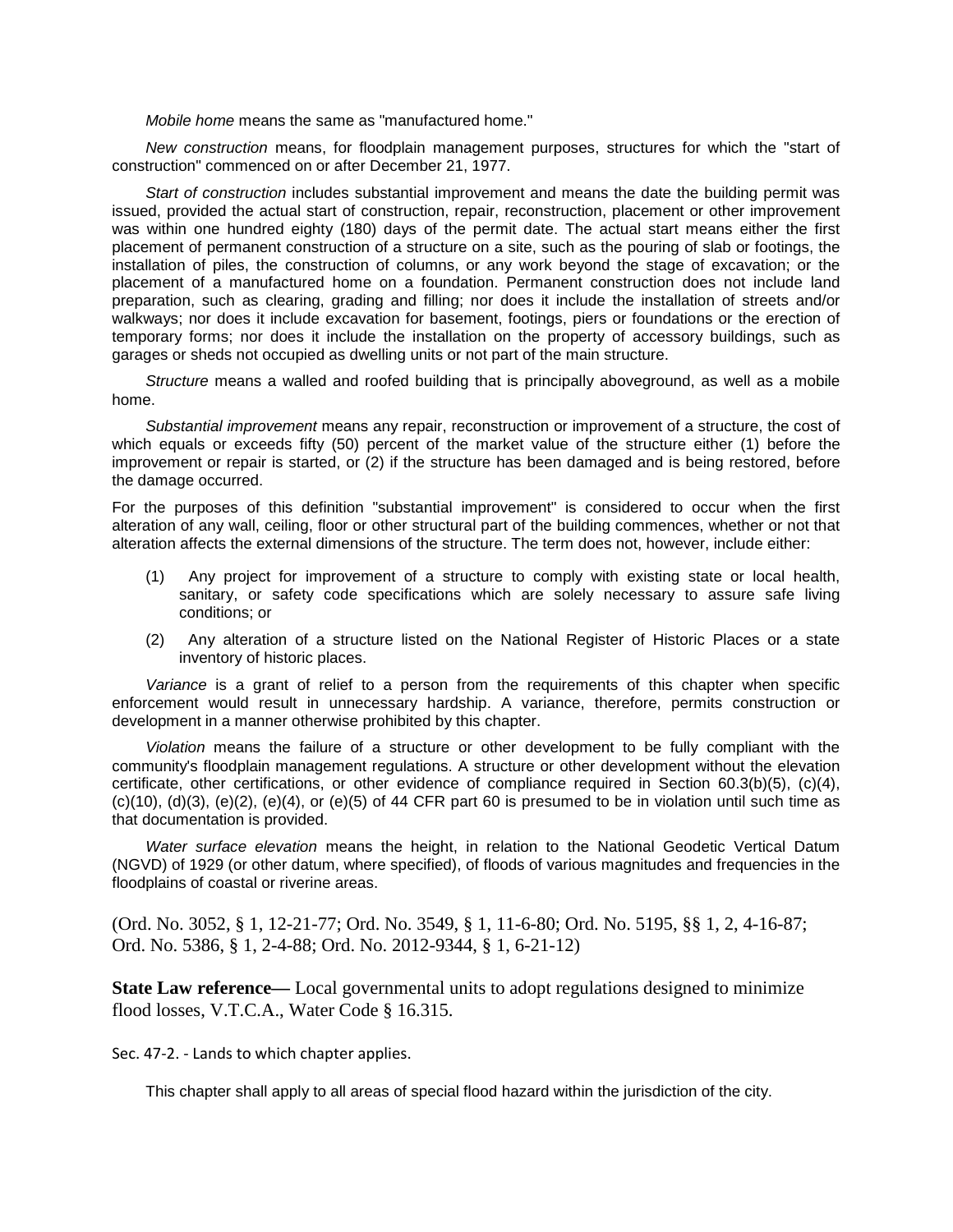(Ord. No. 3052, § 1, 12-21-77; Ord. No. 3549, § 1, 11-6-80)

Sec. 47-3. - Basis for establishing the areas of special flood hazard.

The areas of special flood hazard identified by the Federal Insurance Administration in a scientific and engineering report entitled "Flood Insurance Study, Dallas County, Texas and Incorporated Areas" dated August 23, 2001, with accompanying flood insurance rate maps (FIRM) and any revisions thereto either before or after the passage of this chapter are hereby adopted by reference and declared to be a part of this chapter.

(Ord. No. 3052, § 1, 12-21-77; Ord. No. 3549, § 1, 11-6-80; Ord. No. 7875, § 1, 8-9-01)

**Editor's note—** The flood boundary-floodway maps adopted by Ord. No. 3549 were amended by Ord. No. 3780, §§ 1, 2, adopted Dec. 17, 1981, and Ord. No. 3895, §§ 1, 2, adopted June 17, 1982.

Sec. 47-4. - Establishment of development permit requirement.

A development permit pursuant to this chapter is hereby required to assure conformance with the provisions of this chapter and must be obtained prior to the issuance of any building permit on property to which this chapter is applicable.

(Ord. No. 3052, § 1, 12-21-77; Ord. No. 3549, § 1, 11-6-80)

Sec. 47-5. - Compliance.

No structure or land shall hereafter be located, altered, or have its use changed without full compliance with the terms of this chapter and other applicable regulations.

(Ord. No. 3052, § 1, 12-21-77; Ord. No. 3549, § 1, 11-6-80)

Sec. 47-6. - Abrogation and greater restrictions.

This chapter is not intended to repeal, abrogate or impair any existing easements, covenants or deed restrictions. However, where this chapter and another conflict or overlap, whichever imposes the more stringent restrictions shall prevail.

(Ord. No. 3052, § 1, 12-21-77; Ord. No. 3549, § 1, 11-6-80)

Sec. 47-7. - Interpretation standards.

In the interpretation and application of this chapter, all provisions shall be:

- (1) Considered as minimum requirements;
- (2) Liberally construed in favor of the governing body; and
- (3) Deemed neither to limit nor repeal any other powers granted under state statutes.

(Ord. No. 3052, § 1, 12-21-77; Ord. No. 3549, § 1, 11-6-80)

Sec. 47-8. - Warning and disclaimer of liability.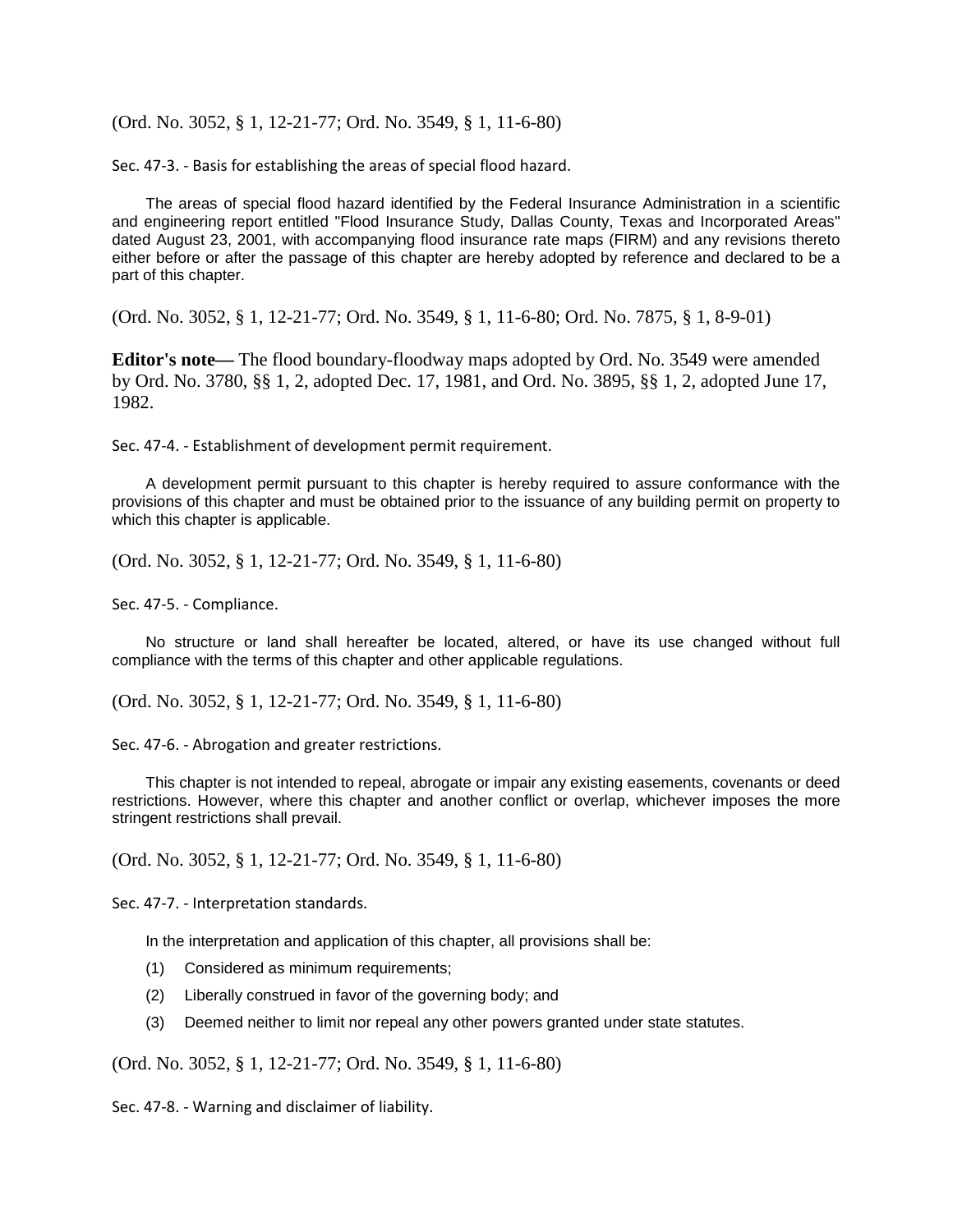The degree of flood protection required by this chapter is considered reasonable for regulatory purposes and is based on scientific and engineering considerations. On rare occasions greater floods can and will occur, and flood heights may be increased by man-made or natural causes. This chapter does not imply that land outside the areas of special flood hazards or uses permitted within such areas will be free from flooding or flood damages. This chapter shall not create liability on the part of the City of Irving or any officer or employee thereof for any flood damages that result from reliance on this chapter or any administrative decision lawfully made thereunder.

(Ord. No. 3052, § 1, 12-21-77; Ord. No. 3549, § 1, 11-6-80)

Sec. 47-9. - Designation of director of public works to administer chapter provisions.

The director of public works is hereby appointed to administer and implement the provisions of this chapter.

(Ord. No. 3052, § 1, 12-21-77; Ord. No. 3549, § 1, 11-6-80)

Sec. 47-10. - Duties and responsibilities of the director of public works.

Duties and responsibilities of the director of public works shall include, but not be limited to, the following:

- (1) Maintain and hold open for public inspection all records pertaining to the provisions of this chapter;
- (2) Review, approve or deny all applications for development permits required by section 47-4 of this chapter;
- (3) Review applications for permits to assure that the applicant has obtained all necessary permits from the U.S. Army Corps of Engineers, Texas Department of Water Resources, and any other federal, state or local governmental agency from which approval is required;
- (4) Where interpretation is needed as to the exact location of the boundaries of the areas of special flood hazards (for example, where there appears to be a conflict between a mapped boundary and actual field conditions) the director of public works shall make the necessary interpretation;
- (5) Review applications to assure that the applicant has notified adjacent communities, the Texas Department of Water Resources and the U.S. Army Corps of Engineers prior to any alteration and relocation of a watercourse, and has submitted evidence of such notification to the Federal Insurance Administration;
- (6) When base flood elevation data has not been provided in accordance with section 47-3, the director of public works shall obtain, review and reasonably utilize any base flood elevation data available from a federal, state or other source, in order to administer the provision of section 47- 13;
- (7) Assure that the flood-carrying capacity within the altered or relocated portion of any watercourse is maintained; and
- (8) When a regulatory floodway has not been designated, the director of public works must require that no new construction, substantial improvements, or other development (including fill) shall be permitted within Zones A1-30 and AE on the community's FIRM, unless it is demonstrated that the cumulative effect of the proposed development, when combined with all other existing and anticipated development, will not increase the water surface elevation of the base flood more than one foot at any point within the community.

(Ord. No. 3052, § 1, 12-21-77; Ord. No. 3549, § 1, 11-6-80; Ord. No. 5386, § 2, 2-4-88)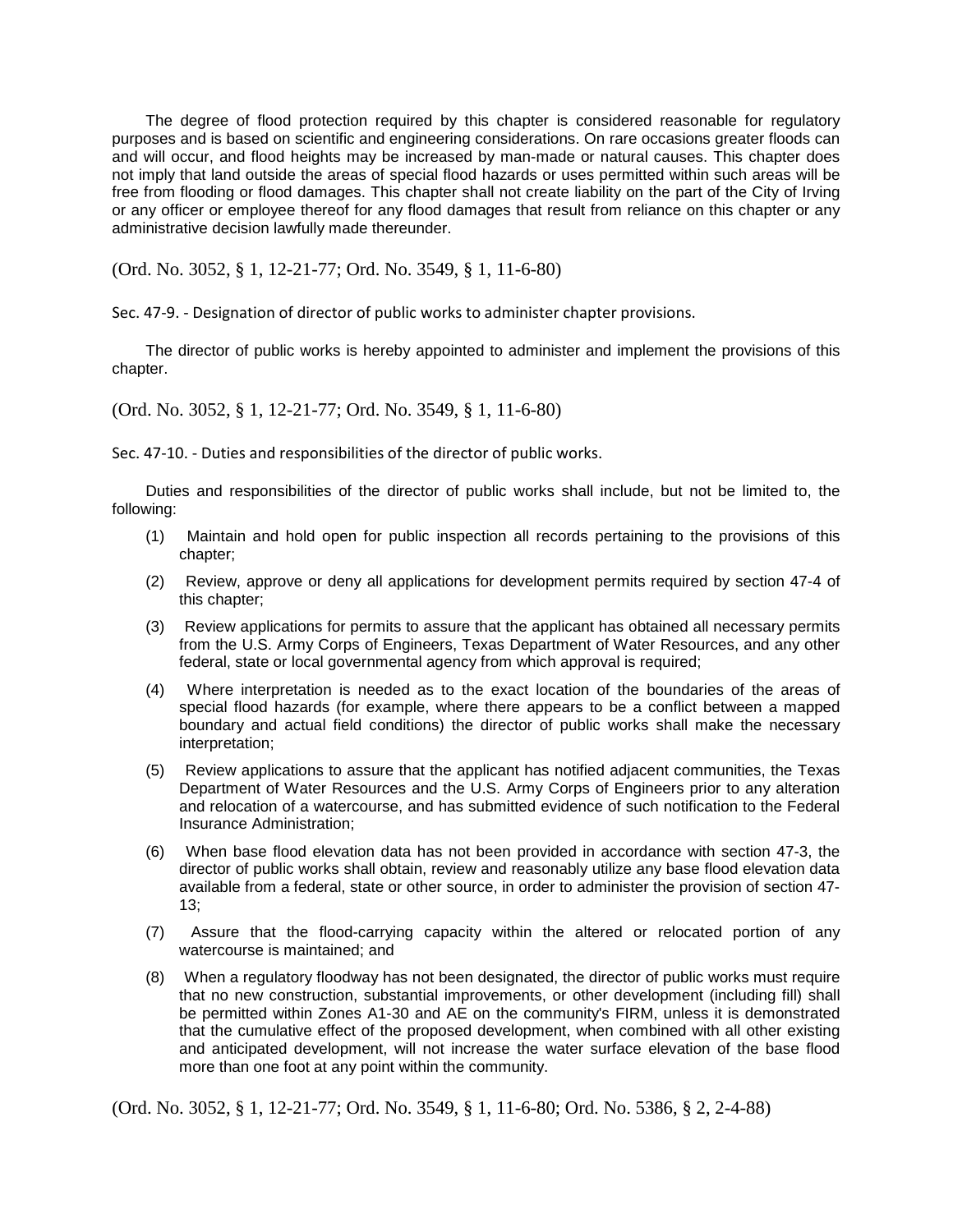#### Sec. 47-11. - Permit procedures.

- (1) Application for a development permit shall be presented to the director of public works on forms furnished by him and which forms may include, but not be limited to, plans in duplicate, drawn to scale, showing the location, dimensions and elevation of existing and proposed structures, and the location of the foregoing in relation to areas of special flood hazard. Additionally, the following information is required:
	- (a) Elevation in relation to mean sea level, of the lowest floor (including basement) of all proposed structures;
	- (b) Elevation in relation to mean sea level to which any nonresidential structure shall be floodproofed;
	- (c) A certificate from a registered professional engineer that the nonresidential floodproofed structure shall meet the floodproofing criteria of section 47-14(2);
	- (d) Description of the extent to which any watercourse or natural drainage will be altered or relocated as a result of proposed development.
- (2) Approval or denial of a development permit by the director of public works shall be based on all of the provisions of this chapter and the following relevant factors:
	- (a) The danger to life and property due to flooding or erosion damage;
	- (b) The susceptibility of the proposed facility and its contents to flood damage and the effect of such damage on the individual owner;
	- (c) The danger that materials may be swept onto other lands to the injury of others;
	- (d) The compatibility of the proposed use with existing and anticipated development;
	- (e) The safety of access to the property in times of flood for ordinary and emergency vehicles;
	- (f) The costs of providing governmental services during and after flood conditions including maintenance and repair of streets and bridges, and public utilities and facilities such as sewer, gas, electrical, and water systems;
	- (g) The expected heights, velocity, duration, rate of rise and sediment transport of the floodwaters and the effects of wave action, if applicable, expected at the site;
	- (h) The necessity to the facility of a waterfront location, where applicable;
	- (i) The availability of alternative locations, not subject to flooding or erosion damage, for the proposed use;
	- (j) The relationship of the proposed use to the comprehensive plan for that area.
	- (k) However, no development permits shall be issued for new construction or substantial improvements of a structure in an area designated special flood hazard unless the lowest floor slab elevation is at least two (2) feet above the base level. When the floor slab elevation has been set at least two (2) feet above the base flood level, no additional flood proofing or special construction requirements shall be demanded of the applicant except as provided in section 47- 14(4) and (5). Further, the start of construction of new mobile home subdivisions shall not be approved unless the lowest elevation on which any mobile home is to be located is at least two (2) feet above the base flood level elevation.
- (3) The applicant for a development permit shall provide from the U.S. Army Corps of Engineers and the Texas Department of Water Resources either written approval of the proposed plans or a written statement demonstrating that the particular agency does not assert jurisdiction over the proposed project, and, in the case of projects requiring the alteration and relocation of a watercourse, provide evidence that the applicant has notified adjacent communities and has submitted evidence of such notification to the Federal Insurance Administration.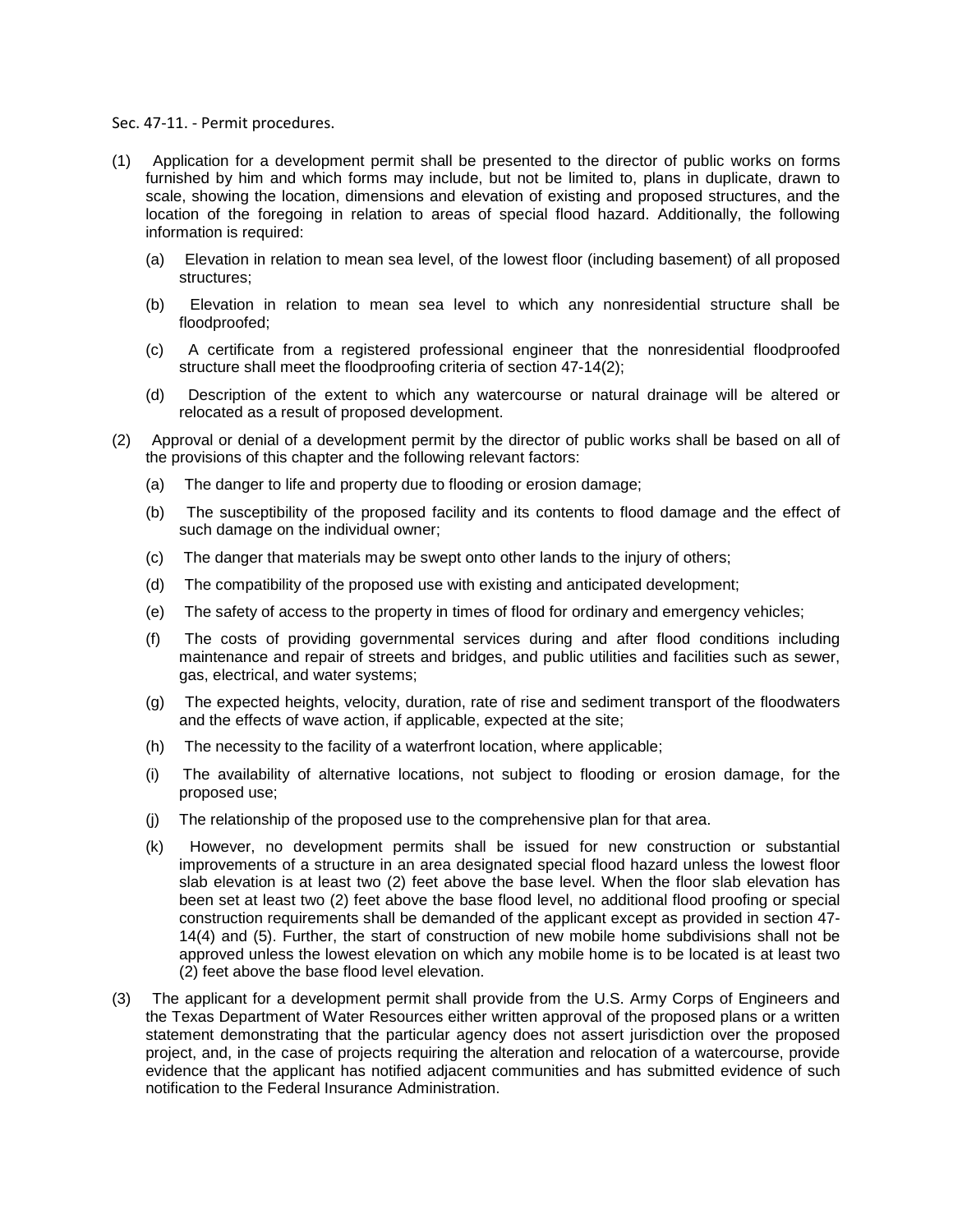# (Ord. No. 3549, § 1, 11-6-80)

Sec. 47-12. - Variance procedures.

- (1) The building code board of adjustments and appeals as established by the city shall hear and render judgement on requests for variances from the requirements of this chapter.
- (2) The building code board of adjustments and appeals shall hear and render judgement on an appeal only when it is alleged there is an error in any requirement, decision, or determination made by the director of public works in the enforcement or administration of this chapter.
- (3) Any person or persons aggrieved by the decision of the building code board of adjustments and appeals under this chapter may appeal such decision in the courts of competent jurisdiction.
- (4) The director of public works shall maintain a record of all actions involving an appeal and shall report variances to the Federal Insurance Administration upon request.
- (5) Variances may be issued for the reconstruction, rehabilitation or restoration of structures listed on the National Register of Historic Places or the State Inventory of Historic Places, without regard to the procedures set forth in the remainder of this section.
- (6) The building code board of adjustments and appeals may attach such conditions to the granting of variances as it deems necessary to further the purpose and objectives of this chapter.
- (7) Prerequisites for granting variances:
	- (a) Variances shall only be issued upon a determination that the variance is the minimum necessary, considering the flood hazard, to afford relief.
	- (b) Variances shall only be issued upon:
		- (i) A showing of good and sufficient cause, and
		- (ii) A determination that the granting of a variance will not result in increased flood heights, additional threats to public safety, extraordinary public expense, create nuisances, cause fraud on or victimization of the public, or conflict with existing local laws or ordinances.
	- (c) The building code board of adjustments and appeals shall have no authority to grant a variance permitting new construction of a structure in an area designated special flood hazard when the lowest slab elevation is lower than two (2) feet above the base flood level or the level established by the city council and/or planning and zoning commission. However, said board shall have authority to grant a variance permitting substantial improvements of a structure located in an area designated special flood hazard. The building code board of adjustments and appeals shall not have any jurisdiction to grant a variance permitting construction of new mobile home parks or new mobile home subdivisions at a lower elevation than at least two (2) feet above the base-flood level or the elevation established by the city council and/or planning and zoning commission.
	- (8) Variances shall not be issued within any designated floodway if any increase in flood levels during the base flood discharge would result.

(Ord. No. 3052, § 1, 12-21-77; Ord. No. 3549, § 1, 11-6-80; Ord. No. 5386, § 3, 2-4-88)

Sec. 47-13. - General standards of building construction.

In all areas of special flood hazard which are not two (2) feet or more higher than the base flood level, the following provisions are required:

(1) All new construction or substantial improvements shall be designed (or modified) and adequately anchored to prevent flotation, collapse or lateral movement of the structure resulting from hydrodynamic and hydrostatic loads, including the effects of buoyancy;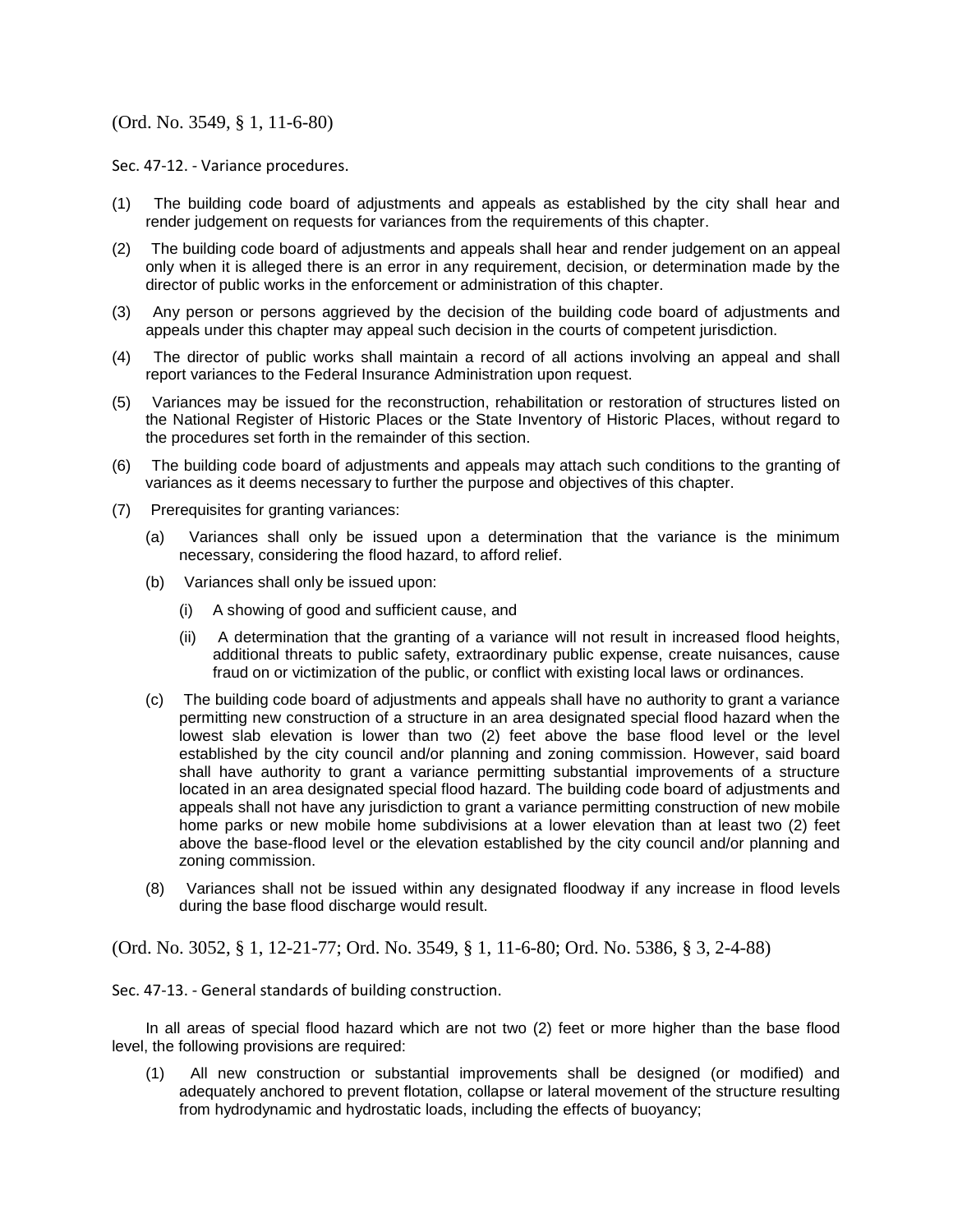- (2) All substantial improvements shall be constructed by methods and practices that minimize flood damage;
- (3) All substantial improvements shall be constructed with materials and utility equipment resistant to flood damage;
- (4) All new and replacement water supply systems shall be designed to minimize or eliminate infiltration of floodwaters into the system;
- (5) New and replacement sanitary sewage systems shall be designed to minimize or eliminate infiltration of floodwaters into the system and discharges from the systems into floodwaters; and
- (6) On-site waste disposal systems shall be located to avoid impairment to them or contamination from them during flooding.
- (7) Electrical, heating, ventilation, plumbing, and air conditioning equipment and other service facilities shall be designed and/or located so as to prevent water from entering or accumulating within the components during conditions of flooding.

(Ord. No. 3052, § 1, 12-21-77; Ord. No. 3549, § 1, 11-6-80; Ord. No. 5195, § 3, 4-16-87; Ord. No. 5386, § 4, 2-4-88)

Sec. 47-14. - Specific standards of building construction.

In all areas of special flood hazards where base flood elevation data has been provided as set forth in section 47-3, section 47-10 or section 47-15, the following provisions are required:

- (1) *Residential construction.* New construction of any residential structure shall have the lowest floor, including basement, elevated to at least two (2) feet above the base flood elevation. A registered professional engineer shall submit a certification to the director of public works that the standard of this subsection is satisfied. Further, once the above requirement has been met, the floor slab elevation of all new residential structures shall be no lower than the top of the street curb of the street on which the structure is located.
- (2) *Nonresidential construction.* New construction and substantial improvements of any commercial, industrial or other nonresidential structure shall either have the lowest floor (including basement) elevated two (2) feet above the base flood level or, together with attendant utility and sanitary facilities, be designed so that below the base flood level the structure is watertight with walls substantially impermeable to the passage of water and with structural components having the capability of resisting hydrostatic and hydrodynamic loads and effects of buoyancy. A registered professional engineer or architect shall develop and/or review structural design, specifications, and plans for the construction, and shall certify that the design and methods of construction are in accordance with accepted standards of practice as outlined in this subsection. A record of such certification which includes the specific elevation (in relation to mean sea level) to which such structures are floodproofed shall be maintained by the director of public works.
- (3) *Manufactured homes.* Manufactured homes located less than two (2) feet above base flood level:
	- (a) Manufactured homes shall be installed using methods and practices which minimize flood damage. For the purposes of this requirement, manufactured homes must be elevated and anchored to resist flotation, collapse or lateral movement. Methods of anchoring may include but are not limited to use of over-the-top or frame ties to ground anchors. This requirement is in addition to applicable state and local anchoring requirements for resisting wind forces.
	- (b) No manufactured home shall be placed in a floodway.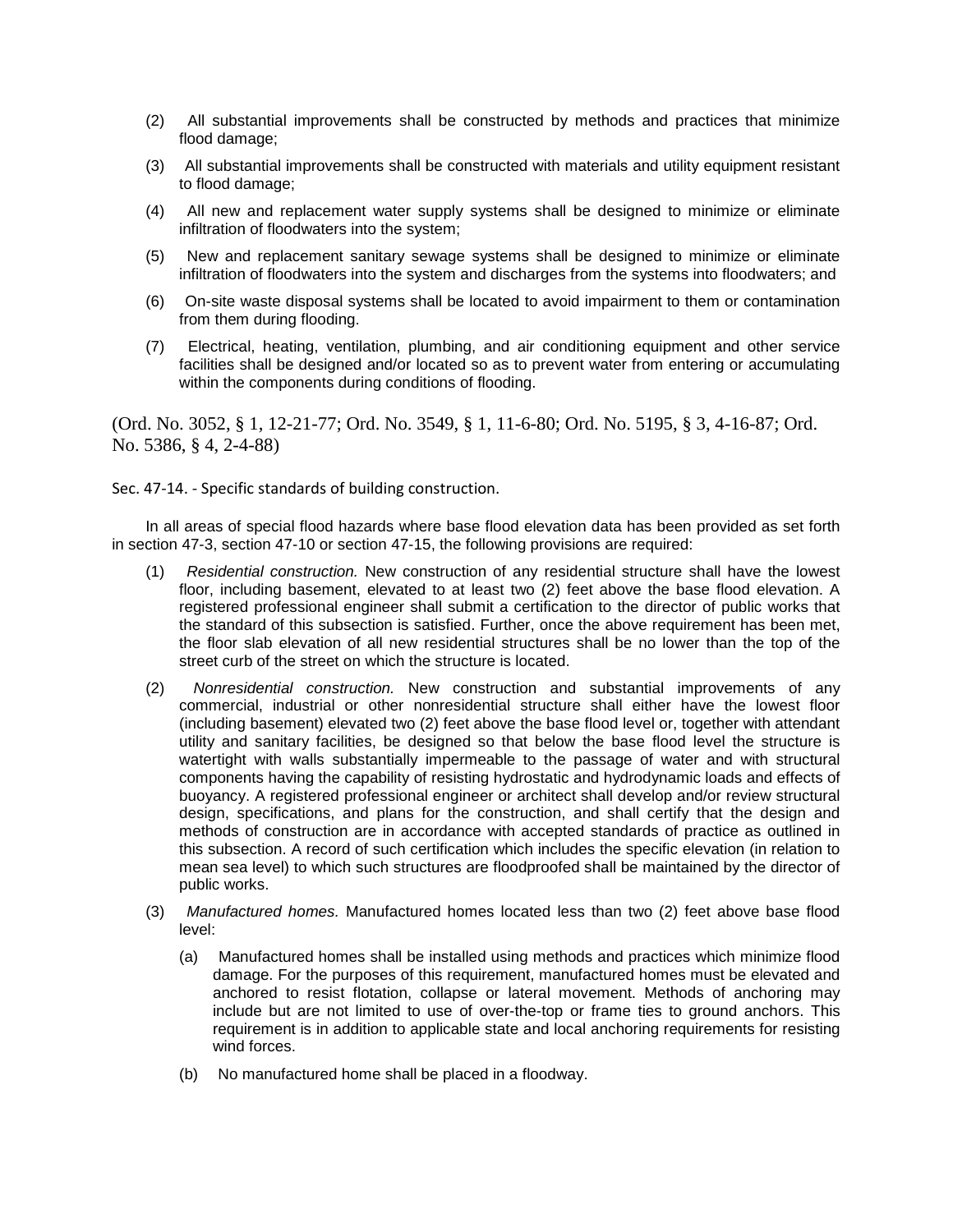- (c) The lowest floor of any manufactured home shall be no lower than the base flood elevation.
- (d) All new manufactured homes whose lowest floor is located less than two (2) feet above base flood level but no lower than the base flood elevation shall be anchored to resist flotation, collapse or lateral movement.

Specific requirements are:

- (i) Over-the-top ties at each of the four (4) corners of the manufactured home, with two (2) additional ties per side at intermediate locations and for manufactured homes more than fifty (50) feet long, one additional tie per side;
- (ii) Frame ties at each corner of the home with five (5) additional ties per side at intermediate points and for manufactured homes more than fifty (50) feet long, four (4) additional ties per side;
- (iii) All components of the anchoring system must be capable of carrying a force of fortyeight hundred (4,800) pounds;
- (iv) Any additions to the manufactured home must be similarly anchored.
- (e) Except in an existing manufactured home park, require that all manufactured homes to be placed or substantially improved within Zones A1-30, AH and AE on the community's FIRM be elevated on a permanent foundation such that the lowest floor of the manufactured home is at least two (2) feet above the base flood elevation; and be securely anchored to an adequately anchored foundation system in accordance with the provisions of this section.
- (f) No manufactured home shall be placed in a floodway or floodplain, except in an existing manufactured home park or manufactured home subdivision.
- (4) *Floodways.* Located within areas of special flood hazard established in section 47-3 are areas designated as floodways. Since the floodway is an extremely hazardous area due to the velocity of floodwaters which carry debris, potential projectiles and erosion potential, the following provisions apply:
	- (a) Encroachments are prohibited, including fill, new construction, substantial improvements and other development unless certification by a professional registered engineer is provided demonstrating that encroachments shall not result in any increase in flood levels within the community during the occurrence of the base flood discharge.
	- (b) All new construction and substantial improvements permitted by this subsection shall comply with all applicable flood hazard reduction provisions of section 47-14.
	- (c) The placement of any mobile home, except in an existing mobile home park or subdivision, is prohibited.
	- (d) A person proposing an encroachment within an area designated as a floodway under section 47-3 shall provide to the director of public works sufficient data, certified by a registered professional engineer, to establish that the proposed encroachment, together with a comparable encroachment on the opposite side of the area designated as floodway if such encroachment does not exist but is plausible, is not prohibited by paragraph (a) above and will not increase flooding or divert waters in such a way that any person's life or property will be endangered or subjected to significantly increased flooding.
- (5) *Standards for areas of shallow flooding (AO and AH Zones).* Within the areas of shallow flooding established by section 47-3, the following provisions apply:
	- (a) All new construction and substantial improvements of residential structures shall have the lowest floor (including basement) elevated above the highest adjacent grade at least as high as the depth number specified in feet on the community's FIRM (at least two (2) feet if no depth number is specified).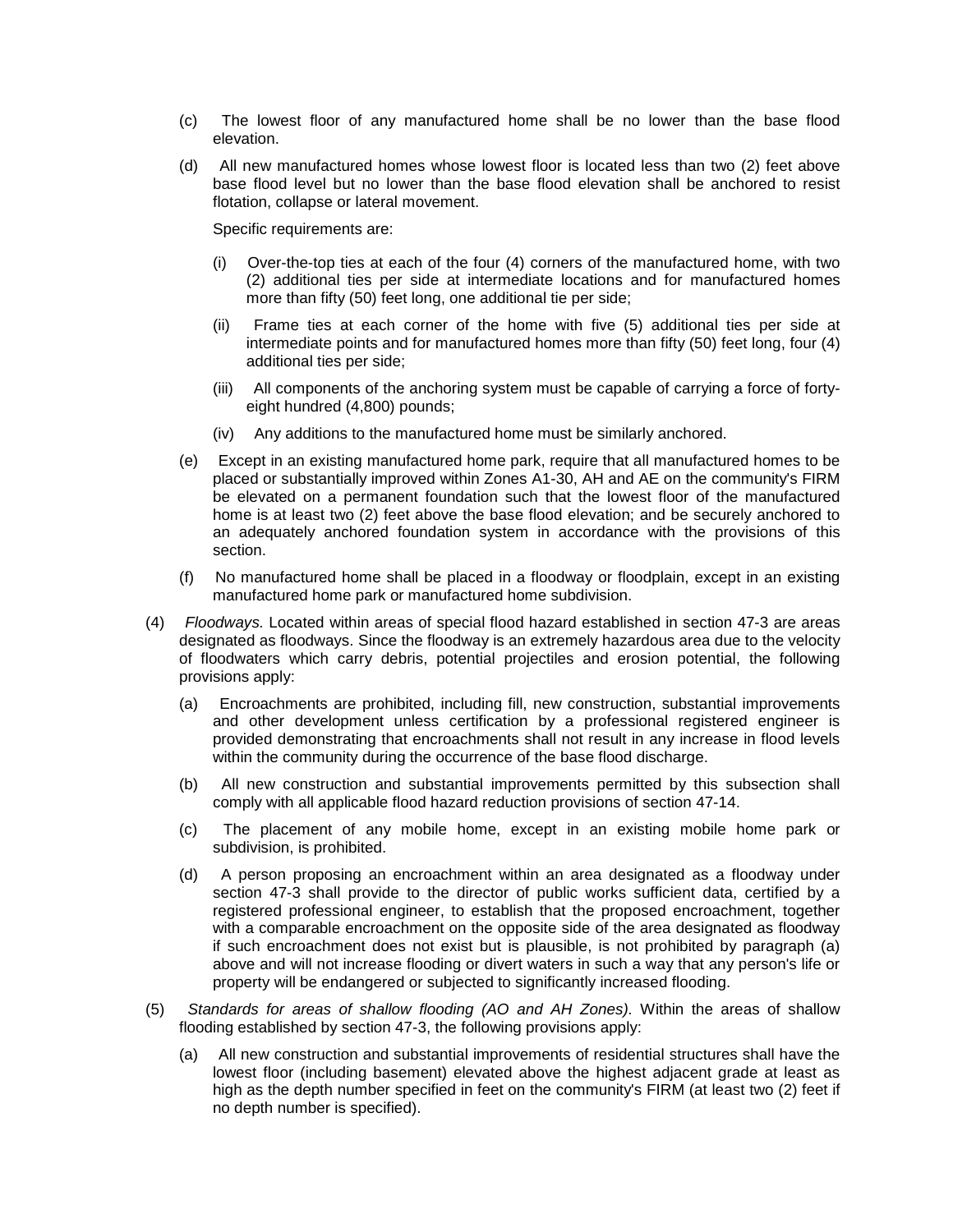- (b) All new construction and substantial improvements of nonresidential structures shall have the lowest floor (including basement) elevated above the highest adjacent grade at least as high as the depth number specified in feet on the community's FIRM (at least two (2) feet if no depth number is specified).
- (c) A registered professional engineer or registered surveyor shall submit a certification to the director of public works that the standards of this section, as proposed in section 47- 11(1)(a) are satisfied.
- (d) Require within zones AH or AO adequate drainage paths around structures on slopes, to guide flood waters around and away from proposed structures.
- (6) *Enclosed areas below lowest floor.* Fully enclosed areas below the lowest floor that are subject to flooding shall be designed to automatically equalize hydrostatic flood forces on exterior walls by allowing for the entry and exit of floodwaters. Designs for meeting this requirement must either be certified by a registered professional engineer or architect or must meet or exceed the following minimum criteria: A minimum of two (2) openings having a total net area of not less than one square inch for every square foot of enclosed area subject to flooding shall be provided. The bottom of all openings shall be no higher than one foot above grade. Openings may be equipped with screens, louvers, or other coverings or devices provided that they permit the automatic entry and exit of floodwaters.

(Ord. No. 3052, § 1, 12-21-77; Ord. No. 3549, § 1, 11-6-80; Ord. No. 5195, §§ 4—7, 4-16-87; Ord. No. 5386, §§ 5—9, 2-4-88)

Sec. 47-15. - Standards for subdivision proposals.

- (1) All subdivision proposals shall be consistent with the statutory authorization, findings of fact, purposes and methods of reducing flooding.
- (2) All proposals for the development of subdivisions shall meet development permit requirements of sections 47-4, 47-11, 47-13 and 47-14.
- (3) Base flood elevation data shall be generated for subdivision proposals and other proposed development if not otherwise provided pursuant to section 47-3 or section 47-10(6) of this chapter.
- (4) All subdivision proposals shall have adequate drainage provided to reduce exposure to flood hazards.
- (5) All subdivision proposals shall have public utilities and facilities such as sewer, gas, electrical and water systems located and constructed to minimize flood damage.

(Ord. No. 3052, § 1, 12-21-77; Ord. No. 3549, § 1, 11-6-80)

Sec. 47-16. - Penalty; continuing violations.

A violation of any of the provisions of this chapter shall be punishable by a fine not to exceed five hundred dollars (\$500.00).

Each day any violation of any provision of this chapter continues shall constitute a separate offense.

(Ord. No. 5853, § 47, 9-6-90)

Sec. 47-17. - Trinity River corridor development certificate process.

(a) *Definitions.* In this section: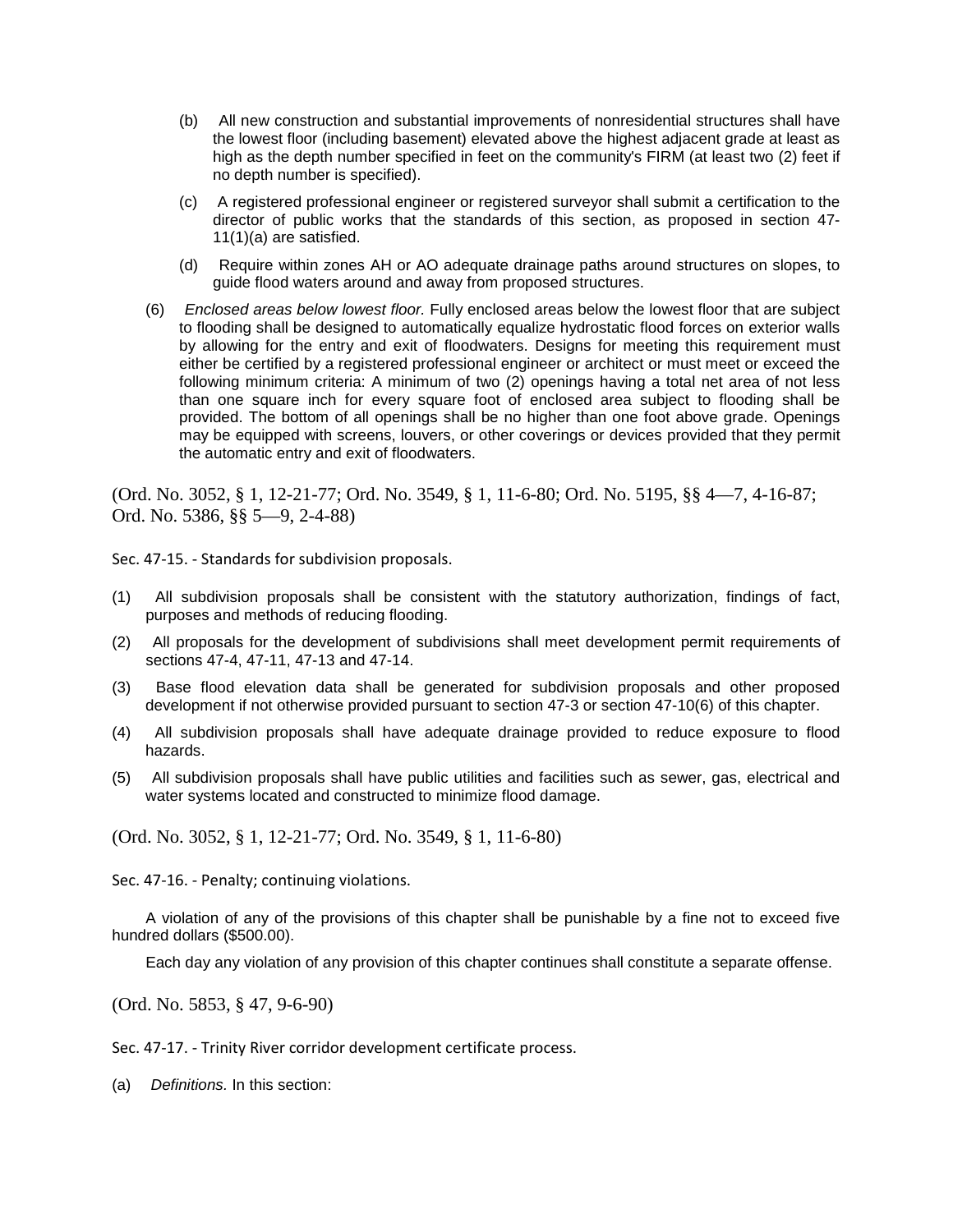*Corridor Development Certificate Manual* means the manual by that title dated January 31, 1992, which is attached to this section and kept on file in the office of the city secretary.

*Floodplain alteration* means any construction of buildings or other structures, mining, dredging, filling, grading, or excavation in the floodplain.

*Trinity River Corridor* means the portion of the bed and banks of the West Fork, Elm Fork, and mainstream segments of the Trinity River within the Irving city limits.

- (b) *Certificate required.* A person commits an offense if he makes any floodplain alteration within the Trinity River Corridor without first obtaining a corridor development certificate from the director of public works. It is a defense to prosecution that an exemption or waiver has been obtained in accordance with subsection (e) of this section.
- (c) *Application.* An application for a corridor development certificate must be filed with the director of public works on a form furnished by the department of public works.
- (d) *Review.* The director of public works shall deny an application for a certificate unless it complies with the standards contained in the Corridor Development Certificate Manual or unless an exemption from or waiver of those standards is obtained in accordance with subsection (e) of this section.
- (e) *Exemptions and waivers.*
	- (1) *Exemptions.*
		- a. An exemption from the requirements of this section may be obtained if the floodplain alteration involves the following activities:
			- 1. Ordinary maintenance of and repair to flood control structures;
			- 2. The construction of outfall structures and associated intake structures if the outfall has been permitted under state or federal law;
			- 3. Discharge of material for backfall or bedding for utility lines, provided there is no significant change in pre-existing bottom contours and excess materials are removed to an upland disposal area.
			- 4. Bank stabilization;
			- 5. Any project listed in the U.S. Army Corps of Engineers March 1990 Reconnaissance Report, which is attached as Appendix A to the Corridor Development Certificate Manual, or any project approved under the provisions of this division, provided the approval, permit, or authorization has not expired and no significant changes have occurred since the approval, permit, or authorization was issued.
		- b. Application for an exemption must be made to the director of public works on a form provided by the department of public works.
		- c. If the director of public works determines that an application for an exemption falls within one of the categories listed in paragraph (1), the director shall issue a written exemption from the requirements of this section.
	- (2) *Waivers.* If the director of public works determines that the application for a corridor development certificate does not comply with all of the standards contained in the Corridor Development Certificate Manual, the applicant may apply for a waiver to any standard contained in the manual. An application for a waiver must be made to the director of public works, who shall schedule the application for consideration by the city council. The city council may grant a waiver provided the waiver will not violate any provision of federal or state law, result in increased flood levels, or endanger life or property.

(Ord. No. 6311, § 1, 8-26-93)

Sec. 47-18. - Running bear park levee system—Operations and maintenance plan.